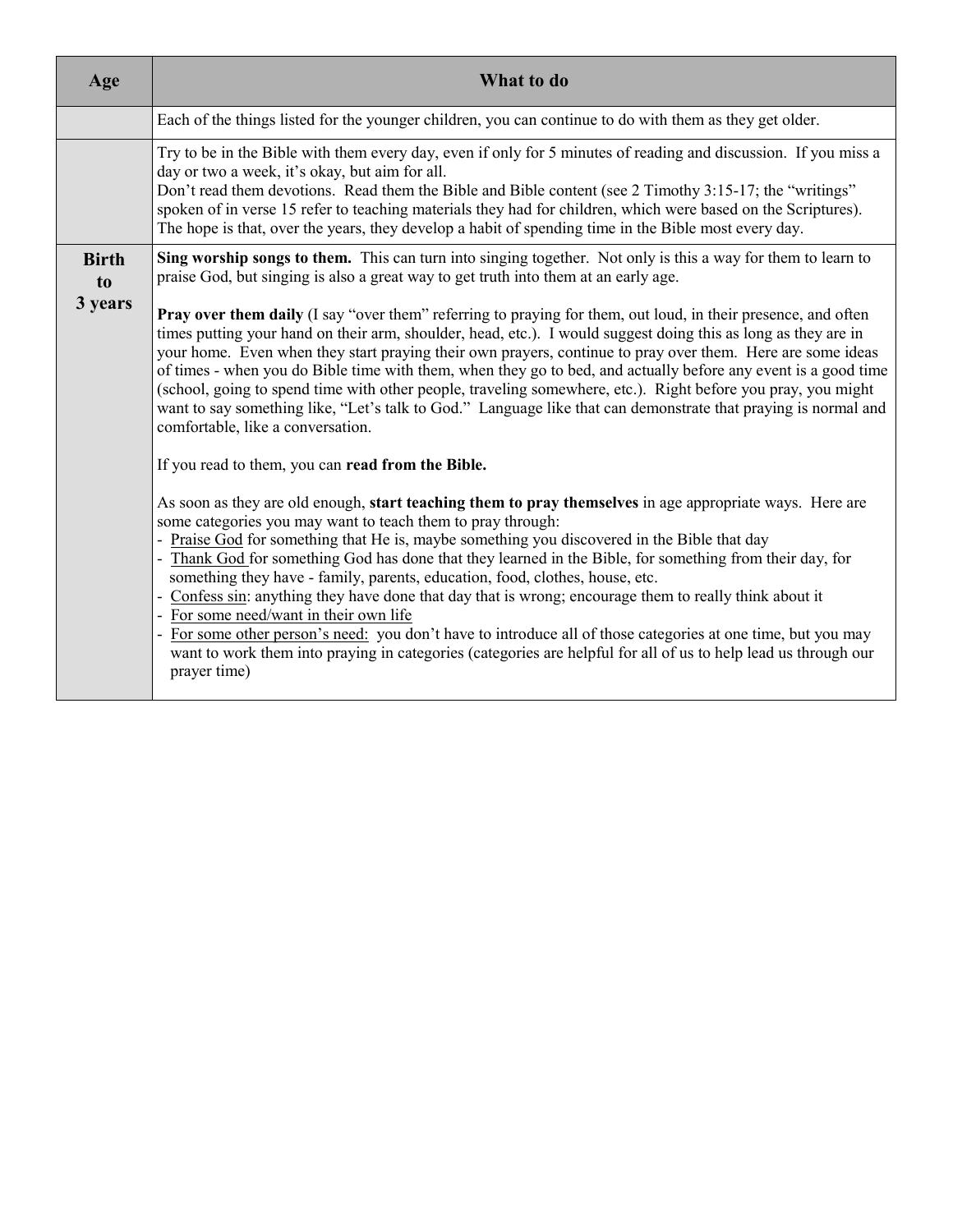| Age                        | What to do                                                                                                                                                                                                                                                                                                                        |
|----------------------------|-----------------------------------------------------------------------------------------------------------------------------------------------------------------------------------------------------------------------------------------------------------------------------------------------------------------------------------|
| <b>Birth</b>               | <b>Communicating Biblical Values Through Everyday Stuff</b>                                                                                                                                                                                                                                                                       |
| to<br>3 years<br>continued | Value: God is the Creator<br>Examples: As you go through your day, point to things and say, "God made that. God made everything." Say<br>to your child/children sometimes, "God made you." After a while, start asking them who made whatever thing.                                                                              |
|                            | Value: Knowing what God is like<br>Examples: "God knows everything," "God is good," "God is smart/wise," "God is powerful."                                                                                                                                                                                                       |
|                            | Value: We are loved by God/Jesus<br>Examples: Sometimes, instead of just saying to your child, "I love you," say something like, "I love you, and so<br>does Jesus." After a while, start asking them, "Who does God love"?                                                                                                       |
|                            | Value: Being a child of God<br>Example: "You're my child. And, we can become children of God, in Jesus."                                                                                                                                                                                                                          |
|                            | <b>Value: Trusting Jesus</b><br>Example: This is something you should include in praying for them regularly. Also, look for opportunities in<br>conversation to tell them you look forward to them trusting Jesus.                                                                                                                |
|                            | Value: Being thankful<br>When something good happens say, "Thank you Jesus." If it's significant even say, "Let's thank Jesus for<br>that," and do even a brief prayer.                                                                                                                                                           |
|                            | Value: Obedience to parents, and eventually God<br>Example: When you give them an instruction to do something, you could follow up with something like, "Now<br>let's obey your parent."                                                                                                                                          |
|                            | Value: Avoiding sin<br>Example: When they do something that is clearly sin, like stealing or lying, say, "We don't do that, because it's<br>sin." You shouldn't say it in a mean voice. You may struggle to tell your sweet little child they have sinned,<br>but they need to learn that this is true of us.                     |
|                            | Value: Confessing/apologizing, eventually to God<br>When they wrong someone, teach them to say, "I apologize for (whatever they did). That was wrong. Will<br>you forgive me"?                                                                                                                                                    |
|                            | Value: Basing our lives on God's word<br>Example: When they ask you a question, think what the Bible says about that topic. If you can think of<br>something, you should say, "Well, the Bible teaches So we should"                                                                                                              |
|                            | Value: Christians are our family<br>Example: When going to church or talking about going to church, say something like, "It's time to go be with<br>our family in Christ." If you are going to have dinner with some other Christians, say something like, "We are<br>having our brothers and sisters in Christ over for dinner." |
|                            | Value: Serving<br>When you ask them to do a task, like pick up toys, you could say something like, "We don't want Mommy to<br>have to pick up your toys," or, "We don't want Daddy to hurt his foot on your toys." "Let's serve our family,<br>by picking up toys. We want to be servants."                                       |
|                            | Value: Truth<br>Example: If they are ever telling a lie, or you can tell they are being tempted to, you could say, "Now let's tell<br>the truth, because God values truth."                                                                                                                                                       |
|                            | Value: Giving<br>Have them help you give your offering somehow, and tell them that you are, "Giving to God," even if you think<br>they are too young to really understand.                                                                                                                                                        |
|                            | Value: Witnessing<br>If you run into a friend, a neighbor, or whoever, who doesn't trust Jesus, after you leave that person, say to your<br>child/children, "Let's pray for (the person's name) to trust Jesus." Then pray for them, including that you<br>would speak to them about Jesus if God wants that.                     |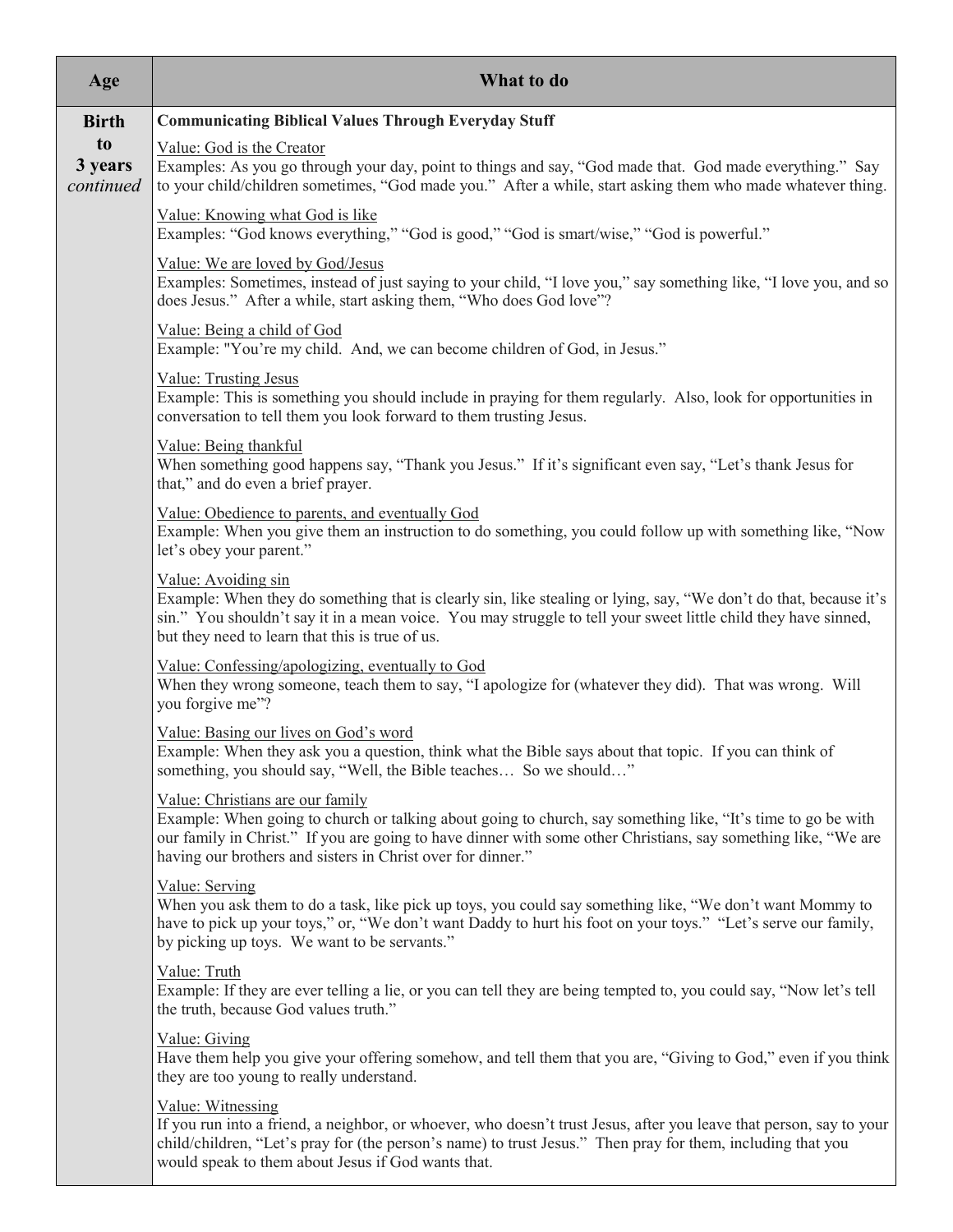| Age              | What to do                                                                                                                                                                                                                                                                                                                                                                                                                                                                                                                                                                                                                                |
|------------------|-------------------------------------------------------------------------------------------------------------------------------------------------------------------------------------------------------------------------------------------------------------------------------------------------------------------------------------------------------------------------------------------------------------------------------------------------------------------------------------------------------------------------------------------------------------------------------------------------------------------------------------------|
| $3 - 4$<br>years | <b>Pray over them daily</b> (I say "over them" referring to praying for them, out loud, in their presence, and often<br>times putting your hand on their arm, shoulder, head, etc.). I would suggest doing this as long as they are in<br>your home. Even when they start praying their own prayers, continue to pray over them. Here are some ideas<br>of times - when you do Bible time with them, when they go to bed, and actually before any event is a good time<br>(school, going to spend time with other people, traveling somewhere, etc.).                                                                                     |
|                  | Teach them to pray themselves in age appropriate ways. Here are some categories you may want to teach<br>them to pray through:<br>- Praise God for something that He is, maybe something you discovered in the Bible that day                                                                                                                                                                                                                                                                                                                                                                                                             |
|                  | How do they want to be, based on what they learned in the Bible<br>Thank God for something God has done that they learned in the Bible, for something from their day, for<br>something they have - family, parents, education, food, clothes, house, etc.<br>Confess sin: anything they have done that day that is wrong, agree with God that it is wrong, and ask for                                                                                                                                                                                                                                                                    |
|                  | forgiveness. Encourage them to really think about it. After they do, maybe say, "And does God forgive<br>you? Yes, every time." (1 John 1:9-10)<br>- For some need/want in their own life: may be a big need, or just something fairly routine maybe in the next<br>day                                                                                                                                                                                                                                                                                                                                                                   |
|                  | - For some other person's need: you don't have to introduce all of those categories at one time, but you may<br>want to work them into praying in categories (categories are helpful for all of us to help lead us through our<br>prayer time)                                                                                                                                                                                                                                                                                                                                                                                            |
|                  | Get a Bible that has pictures and <b>short summaries of Bible content.</b> Ideally, don't just get a book of "stories,"<br>but a Bible that goes from Genesis to Revelation, and has teaching that is not just stories. Not saying it has to<br>have the whole text of the Bible, but just that it has content from all around the Bible (as opposed to, for<br>example, just stories of creation, David and Goliath, and the flood). Make sure it contains a good amount<br>about Jesus.                                                                                                                                                 |
|                  | Read it to them, showing the pictures. Make sure to make a clear, simple, main point. David defeating Goliath<br>is not about being brave; it's about trusting God's ability to defeat the enemies of His faithful people. Then,<br>this is important, ask them to tell you what they learned.                                                                                                                                                                                                                                                                                                                                            |
|                  | Start using steps of Bible study. You don't have to teach them the steps at this age. But you start using the<br>steps.                                                                                                                                                                                                                                                                                                                                                                                                                                                                                                                   |
|                  | - Interpretation (you just do this step for them): Why was this being said/written to the original recipients?<br>What was the meaning/point the speaker/writer likely wanted them to understand?                                                                                                                                                                                                                                                                                                                                                                                                                                         |
|                  | - Timeless truth (you just do this step for them): Is there anything about the interpretation that was just for<br>their time or their culture? If so, what truth can we still extract from this that could apply to any time or<br>culture?                                                                                                                                                                                                                                                                                                                                                                                              |
|                  | - Application (you can ask them these questions): Is there something in your life that this has to do with?<br>From what you learned, is there something you could do?                                                                                                                                                                                                                                                                                                                                                                                                                                                                    |
|                  | Start having them memorize scripture. If you get this from your church, you can use what they give you. If<br>you don't, just pick a simple verse. Pick something simple, and in an easy version of the Bible. This doesn't<br>have to be overwhelming for them or you. You could even just do one per month; that would still be 12 verses<br>per year. Even just having them read it every day, as opposed to trying to "memorize" it, is fine.                                                                                                                                                                                         |
|                  | You want to infuse a biblical worldview and thinking into everything. So, be alert to stuff that is happening in<br>their lives. As you have conversations with them, where you are teaching them how to think about things and<br>how to do things, tell them what the Bible has to say about the subject. As you have conversations with them,<br>where you are correcting them, tell them what the Bible has to say about the subject and how God thinks/feels<br>about it. You don't have to know the chapter and verse; tell them the principles you know. Tell them how you<br>try to think about and live those things God's ways. |
|                  |                                                                                                                                                                                                                                                                                                                                                                                                                                                                                                                                                                                                                                           |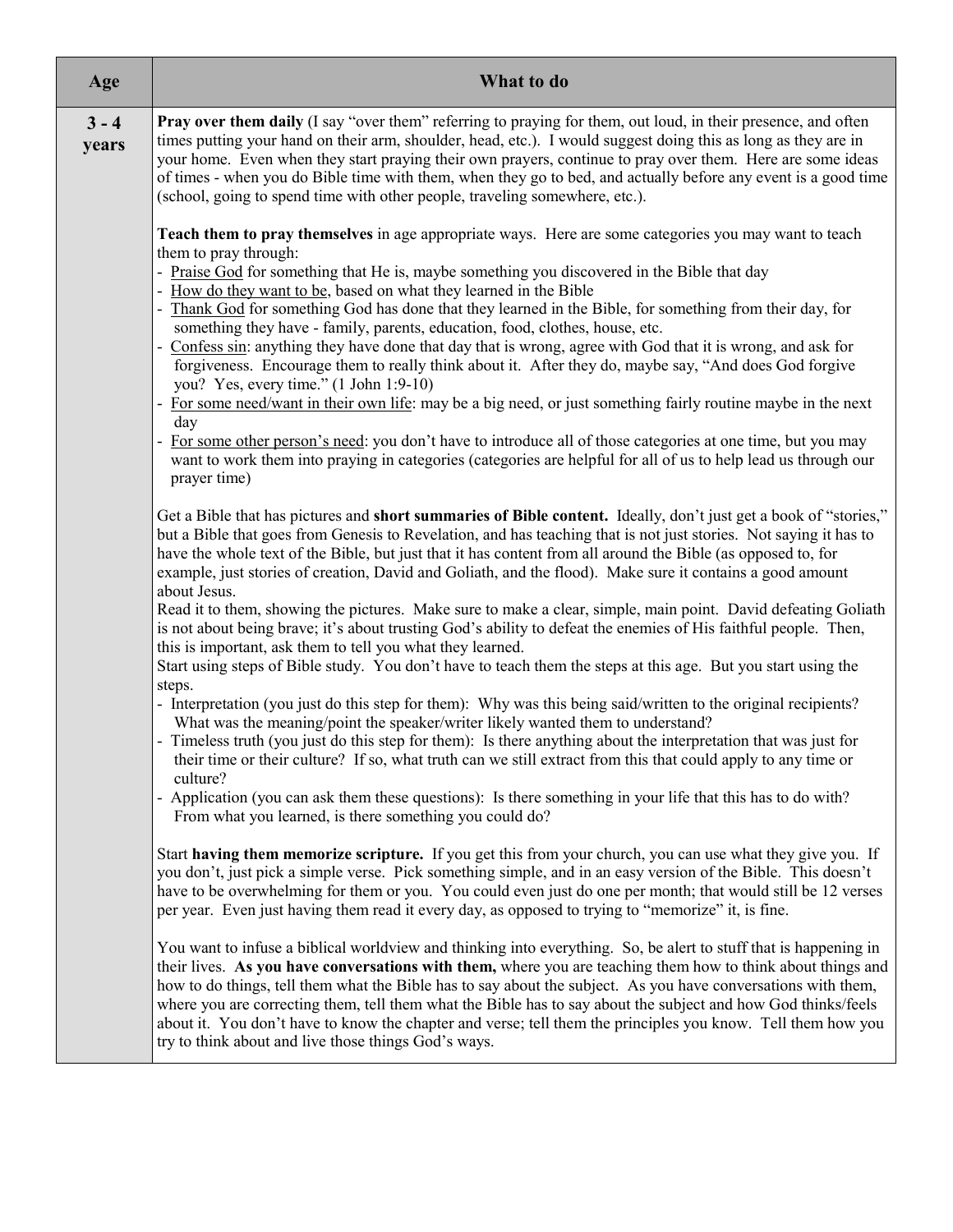| Age              | What to do                                                                                                                                                                                                                                                                                                                                                                                                                                                                                                                                                                                                                                                                                                                                                                                                                                                                                                                                                                                                                                             |
|------------------|--------------------------------------------------------------------------------------------------------------------------------------------------------------------------------------------------------------------------------------------------------------------------------------------------------------------------------------------------------------------------------------------------------------------------------------------------------------------------------------------------------------------------------------------------------------------------------------------------------------------------------------------------------------------------------------------------------------------------------------------------------------------------------------------------------------------------------------------------------------------------------------------------------------------------------------------------------------------------------------------------------------------------------------------------------|
| $5 - 7$<br>years | <b>Pray over them daily</b> (I say "over them" referring to praying for them, out loud, in their presence, and often<br>times putting your hand on their arm, shoulder, head, etc.). I would suggest doing this as long as they are in<br>your home. Even when they start praying their own prayers, continue to pray over them. Here are some ideas<br>of times - when you do Bible time with them, when they go to bed, and actually before any event is a good time<br>(school, going to spend time with other people, traveling somewhere, etc.).                                                                                                                                                                                                                                                                                                                                                                                                                                                                                                  |
|                  | It would be good to establish a fairly set time every day to have "quiet time." Call it "quiet time." The hope<br>is that they would start developing a habit of doing this that will carry on for their whole lives, as it was<br>modeled by Jesus (Mark 1:35, Luke 5:15, Matt. 14:23). During that time, study the Bible and have them pray.                                                                                                                                                                                                                                                                                                                                                                                                                                                                                                                                                                                                                                                                                                         |
|                  | Have them pray themselves, but have them pray out loud, because you are still teaching them about prayer.<br>Here are some categories you may want to teach them to pray through (categories are helpful for all of us to<br>help lead us through our prayer time):                                                                                                                                                                                                                                                                                                                                                                                                                                                                                                                                                                                                                                                                                                                                                                                    |
|                  | - Praise God for something that He is, maybe something you discovered in the Bible that day<br>How do they want to be, based on what they learned in the Bible                                                                                                                                                                                                                                                                                                                                                                                                                                                                                                                                                                                                                                                                                                                                                                                                                                                                                         |
|                  | Thank God for something God has done that they learned in the Bible, for something from their day, for<br>something they have - family, parents, education, food, clothes, house, etc.                                                                                                                                                                                                                                                                                                                                                                                                                                                                                                                                                                                                                                                                                                                                                                                                                                                                 |
|                  | Confess sin: anything they have done that day that is wrong, agree with God that it is wrong and ask for<br>$\overline{\phantom{a}}$<br>forgiveness. Encourage them to really think about it. After they do, maybe say, "And does God forgive<br>you? Yes, every time." (1 John 1:9-10)                                                                                                                                                                                                                                                                                                                                                                                                                                                                                                                                                                                                                                                                                                                                                                |
|                  | For some need/want in their own life: may be a big need, or just something fairly routine maybe in the next<br>$\overline{\phantom{a}}$<br>day                                                                                                                                                                                                                                                                                                                                                                                                                                                                                                                                                                                                                                                                                                                                                                                                                                                                                                         |
|                  | For some other person's need: you don't have to introduce all of those categories at one time, but you may<br>$\overline{\phantom{a}}$<br>want to work them into praying in categories (categories are helpful for all of us to help lead us through our<br>prayer time)                                                                                                                                                                                                                                                                                                                                                                                                                                                                                                                                                                                                                                                                                                                                                                               |
|                  | Get a Bible that is the complete text of the Bible, in simple language, like the NIrV. The New International<br>Reader's Version (NIrV) is a translation specifically for young children. The writers of the NIrV took the NIV<br>and made it easier to read by using shorter words and easy-to-understand language. The result is a Bible trans-<br>lation that reads at about a 3 <sup>rd</sup> grade level. New Living Translation (NLT) is another fairly simple translation.<br>Go through whole books of the Bible with your child/children. One of the easiest ways to make it more<br>manageable to do this daily is, teach them the same section of the Bible that you are reading yourself. That<br>way, you have already been through the text and understand it. Read them the text, in their version, and<br>simplify it verbally. Ideally, do some sort of object lesson, not only to help with understanding, but to help<br>them remember, and to make it more fun. Ask them some questions, based on the text. Then, ask them to tell |
|                  | you what they learned.<br>This stage of life requires a little more planning to do the object lessons. Have some little visual or physical<br>thing that you use to help with the Bible lesson. It could be a picture you find or draw. You can grab a toy or<br>action figure to illustrate the lesson. You can roll play the scene together. It doesn't have to be super complex,<br>or done perfectly, but a little planning will make it go much better.                                                                                                                                                                                                                                                                                                                                                                                                                                                                                                                                                                                           |
|                  | Start teaching them to use steps in Bible study. Even use these words with them so it gets in their vocabulary<br>and habits.                                                                                                                                                                                                                                                                                                                                                                                                                                                                                                                                                                                                                                                                                                                                                                                                                                                                                                                          |
|                  | - Interpretation: Why was this being said/written to the original recipients? What was the meaning/point the<br>speaker/writer likely wanted them to understand?                                                                                                                                                                                                                                                                                                                                                                                                                                                                                                                                                                                                                                                                                                                                                                                                                                                                                       |
|                  | Timeless truth: Is there anything about the interpretation that was just for their time or their culture? If so,<br>what truth can we still extract from this that could apply to any time or culture?                                                                                                                                                                                                                                                                                                                                                                                                                                                                                                                                                                                                                                                                                                                                                                                                                                                 |
|                  | Application: How can you apply that truth to your life (even right now)? And what do you plan to do to<br>apply it?                                                                                                                                                                                                                                                                                                                                                                                                                                                                                                                                                                                                                                                                                                                                                                                                                                                                                                                                    |
|                  | Have them memorize scripture. If you get this from your church, you can use what they give you. If you<br>don't, just pick a simple verse. Pick something simple, and in an easy version of the Bible. This doesn't have<br>to be overwhelming for them or you. You could even just do one per month; that would still be 12 verses per<br>year. Even just having them read it every day, as opposed to trying to "memorize" it, is fine.                                                                                                                                                                                                                                                                                                                                                                                                                                                                                                                                                                                                              |
|                  | You want to infuse a biblical worldview and thinking into everything. So, be alert to stuff that is happening in<br>their lives. As you have conversations with them, where you are teaching them how to think about things and<br>how to do things, tell them what the Bible has to say about the subject. As you have conversations with them,                                                                                                                                                                                                                                                                                                                                                                                                                                                                                                                                                                                                                                                                                                       |

where you are correcting them, tell them what the Bible has to say about the subject and how God thinks/feels about it. You don't have to know the chapter and verse; tell them the principles you know. Tell them how you

try to think about and live those things God's ways.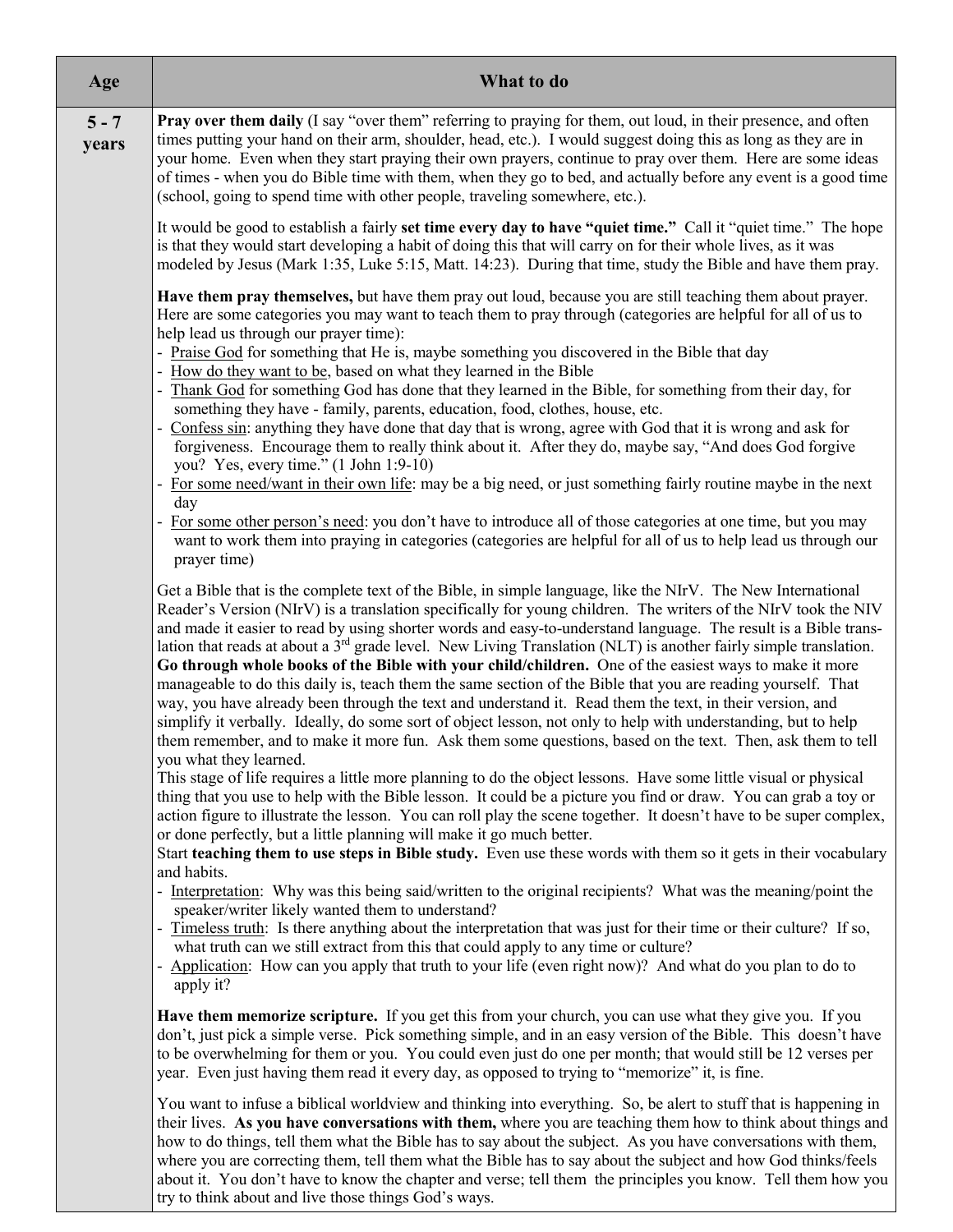| Age               | What to do                                                                                                                                                                                                                                                                                                                                                                                                                                                                                                                                                                                                                                |
|-------------------|-------------------------------------------------------------------------------------------------------------------------------------------------------------------------------------------------------------------------------------------------------------------------------------------------------------------------------------------------------------------------------------------------------------------------------------------------------------------------------------------------------------------------------------------------------------------------------------------------------------------------------------------|
| $8 - 10$<br>years | Pray over them daily (I say "over them" referring to praying for them, out loud, in their presence, and often<br>times putting your hand on their arm, shoulder, head, etc.). I would suggest doing this as long as they are in<br>your home. Even when they start praying their own prayers, continue to pray over them. Here are some ideas<br>of times - when you do Bible time with them, when they go to bed, and actually before any event is a good time<br>(school, going to spend time with other people, traveling somewhere, etc.).                                                                                            |
|                   | It would be good to establish a fairly set time every day to have "quiet time." Call it "quiet time." The hope<br>is that they would start developing a habit of doing this that will carry on for their whole lives, as it was<br>modeled by Jesus (Mark 1:35, Luke 5:15, Matt. 14:23). During that time, study the Bible and have them pray.                                                                                                                                                                                                                                                                                            |
|                   | Have them pray themselves. Probably still have them pray out loud, because you are still teaching them about<br>prayer. Here are some categories you may want to teach them to pray through (categories are helpful for all of<br>us to help lead us through our prayer time):<br>- Praise God for something that He is, maybe something you discovered in the Bible that day<br>- How do they want to be, based on what they learned in the Bible                                                                                                                                                                                        |
|                   | Thank God for something God has done that they learned in the Bible, for something from their day, for                                                                                                                                                                                                                                                                                                                                                                                                                                                                                                                                    |
|                   | something they have - family, parents, education, food, clothes, house, etc.<br>Confess sin: anything they have done that day that is wrong, agree with God that it is wrong and ask for<br>forgiveness. Encourage them to really think about it. After they do, maybe say, "And does God forgive<br>you? Yes, every time." (1 John 1:9-10)                                                                                                                                                                                                                                                                                               |
|                   | For some need/want in their own life: may be a big need, or just something fairly routine maybe in the next                                                                                                                                                                                                                                                                                                                                                                                                                                                                                                                               |
|                   | day<br>For some other person's need: you don't have to introduce all of those categories at one time, but you may<br>want to work them into praying in categories (categories are helpful for all of us to help lead us through our<br>prayer time)                                                                                                                                                                                                                                                                                                                                                                                       |
|                   | You could get them a little more literal translation of the Bible at this point, although it wouldn't be bad to stay<br>with the same translation you used from ages 5-7 (for example, if you have been using NIrV, you could move<br>into New Living Translation).                                                                                                                                                                                                                                                                                                                                                                       |
|                   | Go through whole books of the Bible with your child/children. One of the easiest ways to make it more<br>manageable to do this daily is, teach them the same section of the Bible that you are reading yourself. That<br>way, you have already been through the text and understand it. Read them the text (at some point they may<br>want to start reading it themselves). Ask them the interpretation and timeless truth questions. Make sure they                                                                                                                                                                                      |
|                   | get the main point(s) clear. Ask them the application questions.<br>Use steps in Bible study. Even use these words with them so it gets in their vocabulary and habits.<br>Interpretation: Why was this being said/written to the original recipients? What was the meaning/point the<br>speaker/writer likely wanted them to understand?                                                                                                                                                                                                                                                                                                 |
|                   | - Timeless truth: Is there anything about the interpretation that was just for their time or their culture? If so,<br>what truth can we still extract from this that could apply to any time or culture?                                                                                                                                                                                                                                                                                                                                                                                                                                  |
|                   | Application: How can you apply that truth to your life (even right now)? And what do you plan to do to<br>$\overline{\phantom{a}}$<br>apply it?                                                                                                                                                                                                                                                                                                                                                                                                                                                                                           |
|                   | You can, maybe even should, still use object lessons when a concept is difficult to understand (this is helpful<br>even through adulthood). But you should probably be weaning them off of <i>needing</i> this just to make the Bible<br>time more fun.                                                                                                                                                                                                                                                                                                                                                                                   |
|                   | Have them memorize scripture. If you get this from your church, you can use what they give you. If you<br>don't, just pick a simple verse. Pick something simple, and in an easy version of the Bible. This doesn't have<br>to be overwhelming for them or you. You could even just do one per month; that would still be 12 verses per<br>year. Even just having them read it every day, as opposed to trying to "memorize" it, is fine.                                                                                                                                                                                                 |
|                   | You want to infuse a biblical worldview and thinking into everything. So, be alert to stuff that is happening in<br>their lives. As you have conversations with them, where you are teaching them how to think about things and<br>how to do things, tell them what the Bible has to say about the subject. As you have conversations with them,<br>where you are correcting them, tell them what the Bible has to say about the subject and how God thinks/feels<br>about it. You don't have to know the chapter and verse; tell them the principles you know. Tell them how you<br>try to think about and live those things God's ways. |